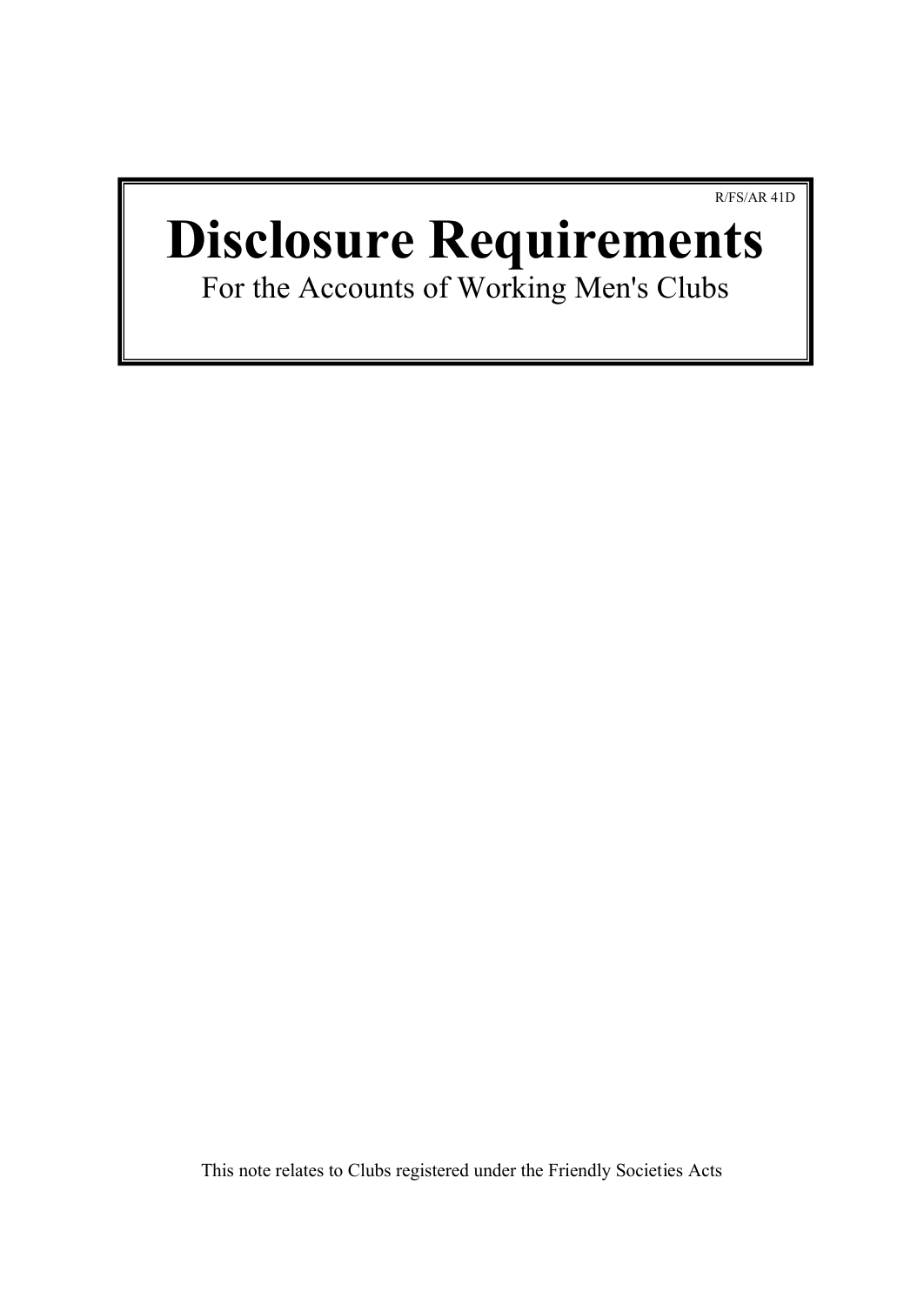# **Disclosure Requirements for the Accounts of Working Men's Clubs**

*Registered under the Friendly Societies Act 1974*

### **1. Introduction**

- 1.1. The Chief Registrar in these notes sets out the particulars to be disclosed in the annual accounts submitted with the annual returns of Working Men's Clubs ("Clubs") registered under Section 7(1)(d) of the Friendly Societies Act 1974 ("the Act"). This note sets out the disclosure requirements for the accounts which form part of the Annual Returns prescribed under Section 43(6) of the Act for these Clubs and should be retained for future reference.
- 1.2. If the accounts do not meet these disclosure requirements there will not have been a sufficient Annual Return and the Club will be required to complete supplementary returns form R/FS/AR/42 and that form, annual return form R/FS/AR 41, attached accounts and auditor's report will form the annual return required under the act.

## **2. General**

- 2.1. The balance sheet and revenue accounts with each additions and adaptations as may be necessary in order to show a true and fair view of the state of affairs of the Club as at the end of the financial year and the income and expenditure for the financial year shall contain the relevant items set out in Schedules 1 and 2 attached to these notes and the particulars specified in notes 2.2 and 4.8 below. Items considered immaterial need not be shown separately.
- 2.2. The formats shown in Schedules 1 and 2 need not be used and additional information considered appropriate for the understanding of the Club's affairs should be included.
- 2.3. The principles set out in Statements of Standard Accounting Practice (SSAP's) are generally relevant to Clubs and will be indicative of good practice in producing accounts intended to give a true and fair view of the state of affairs and of the income and expenditure of a Club.
- 2.4. Accounting policies for dealing with items in the accounts which are judged material or critical in determining surplus or deficit of the Club for the year, and in showing the state of affairs of the Club as at the end of the year, should be disclosed.

#### **3. Balance Sheet**

The following particulars shall be stated by way of note on the Balance Sheet if not otherwise shown

3.1. the method of arriving at the value of Fixed Assets e.g. "cost" or "cost and valuation".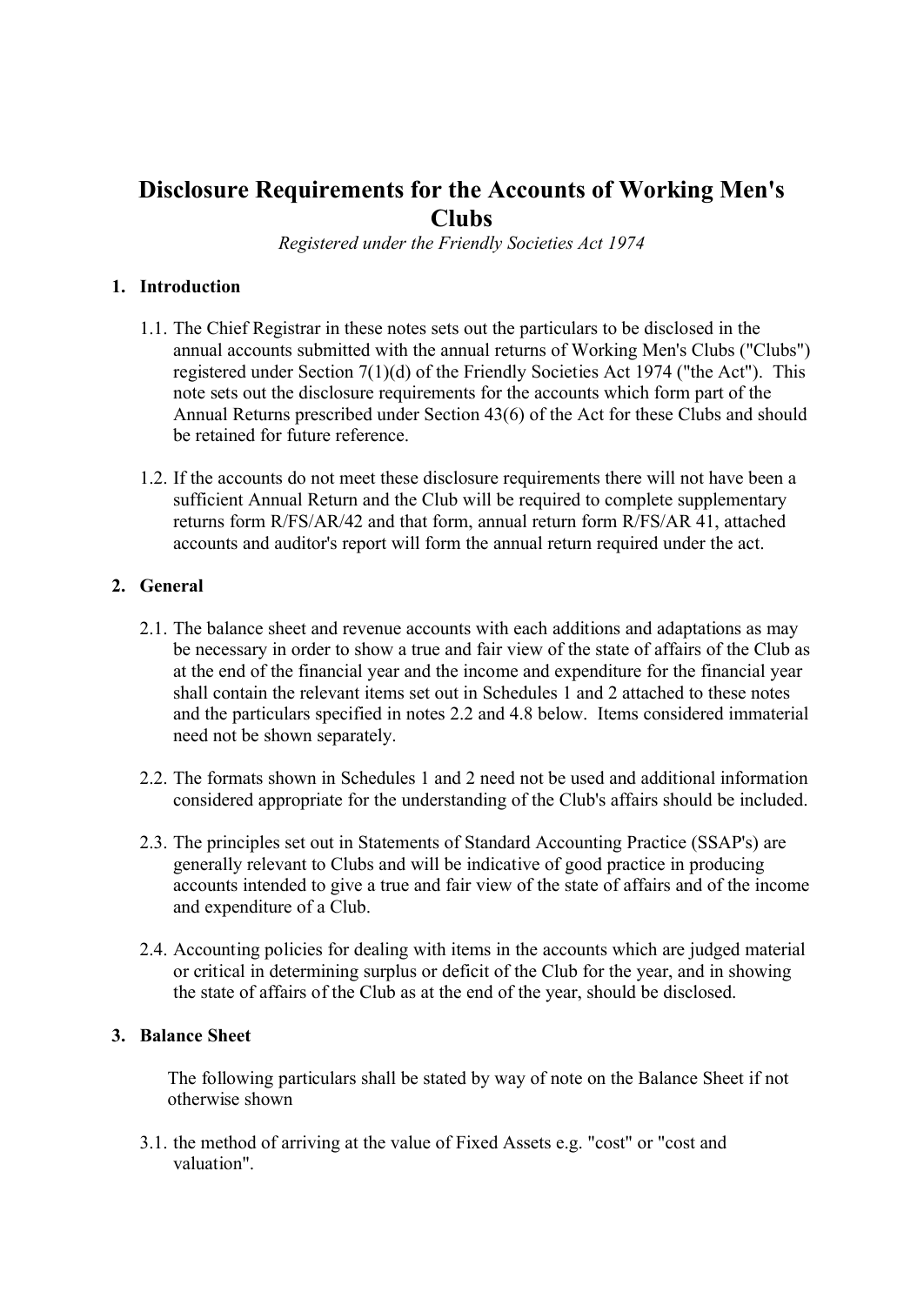- 3.2. in respect of tangible assets, how much consist of
	- a) Land and Buildings, distinguishing between freeholds, long leaseholds and short leaseholds (short leaseholds are defined as those with less than 50 years to run),
	- b) Plant, machinery, motor vehicles, fixtures and fittings,
	- c) Payments on account and assets in course of construction.
- 3.3. For each class of tangible fixed assets shown in paragraph 3.2 above disclose the gross amount and accumulate depreciation, including the amount of aggregate additions, disposals, revaluations and transfers in the year.
- 3.4. In respect of Land and Building and any other fixed assets which have been revalued disclose comparable amounts determined according to the historic costs convention or the difference between revaluation and cost ("comparable amounts" covers aggregate cost and aggregate depreciation.) Disclose the amount released to general reserves during the year of any revaluation reserve relating to assets which have been sold, or, in the case of depreciation assets, that proportion which as been depreciated.
- 3.5. In respect of investments, how much consists of
	- a) Listed investments,
	- b) Unlisted investments
- 3.6. the aggregate market value of listed investments,
- 3.7. in respect of stocks, how much consists of
	- a) Refreshment and other bar stocks,
	- b) Other stocks

Such other classifications as may be appropriate to the activities of the Club may be substituted for (a) and (b) above.

- 3.8. in respect of Creditors (amounts falling due after more than one year), how much consists of
	- a) Mortgages,
	- b) Bank overdrafts,
	- c) Other creditors and accruals
- 3.9. in respect of Creditors and Loans (amounts falling due after more than one year), how much consists of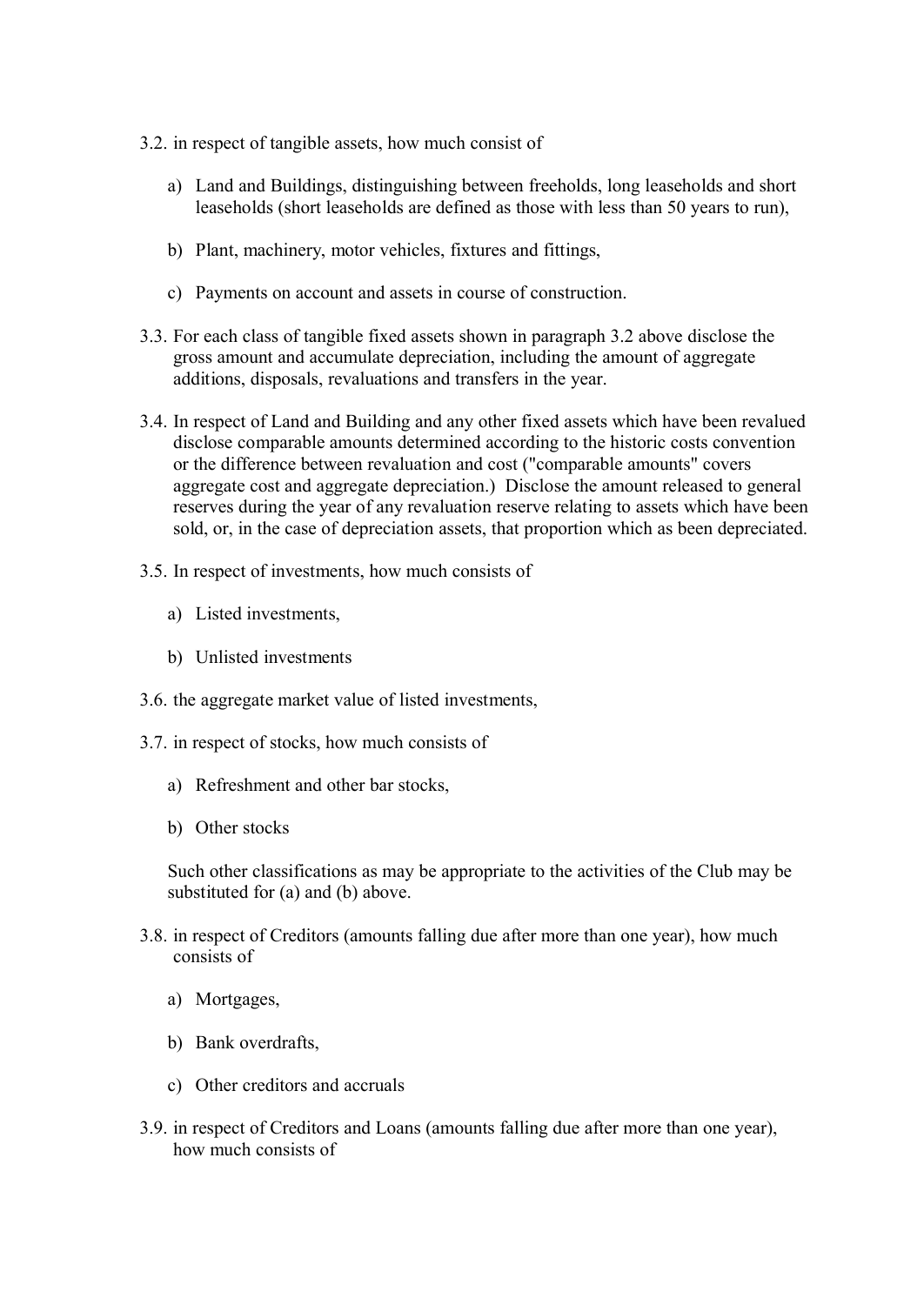- a) Mortgages,
- b) Bank loans,
- c) Other loans, creditors and accruals
- 3.10. for each item included under creditors and loans, show the aggregate amount of secured liabilities and give an indication of the nature of the security.
- 3.11. in respect of Provisions for liabilities and charges, how much consist of
	- a) Pensions and similar obligations
	- b) Taxation, including deferred taxation,
	- c) Other provisions
- 3.12. where Land and Buildings or any other fixed assets of a club have been revalued, the amount of any surplus and deficit arising from the revaluation shall be separately disclosed under the heading revaluation reserve. The treatment for taxation purposes of amounts credited or debited to the revaluation reserve shall be disclosed in a note to the accounts.
- 3.13. where in respect of general and other reserves and provisions any amount is transferred
	- a) to or from reserves; or
	- b) to any provisions for liabilities and charges; or
	- c) from any provisions for liabilities and charges otherwise than for the purpose for which the provision was established.

and the reserves and provisions are shown as separate items in the club's balance sheet, show

- a) the amount of reserves or provisions as at the date of the beginning of the financial year and as at the balance sheet date respectively.
- b) any amounts transferred to or from reserves or provisions during that year; and
- c) the source and application respectively of any amounts transferred.
- 3.14. in respect of capital commitments, where practicable show
	- a) the aggregate amount or estimated amount of contracts for capital expenditure, so far not provided for; and
	- b) the aggregate amount or estimated amount of capital expenditure authorised by the committee of management which has not been contracted for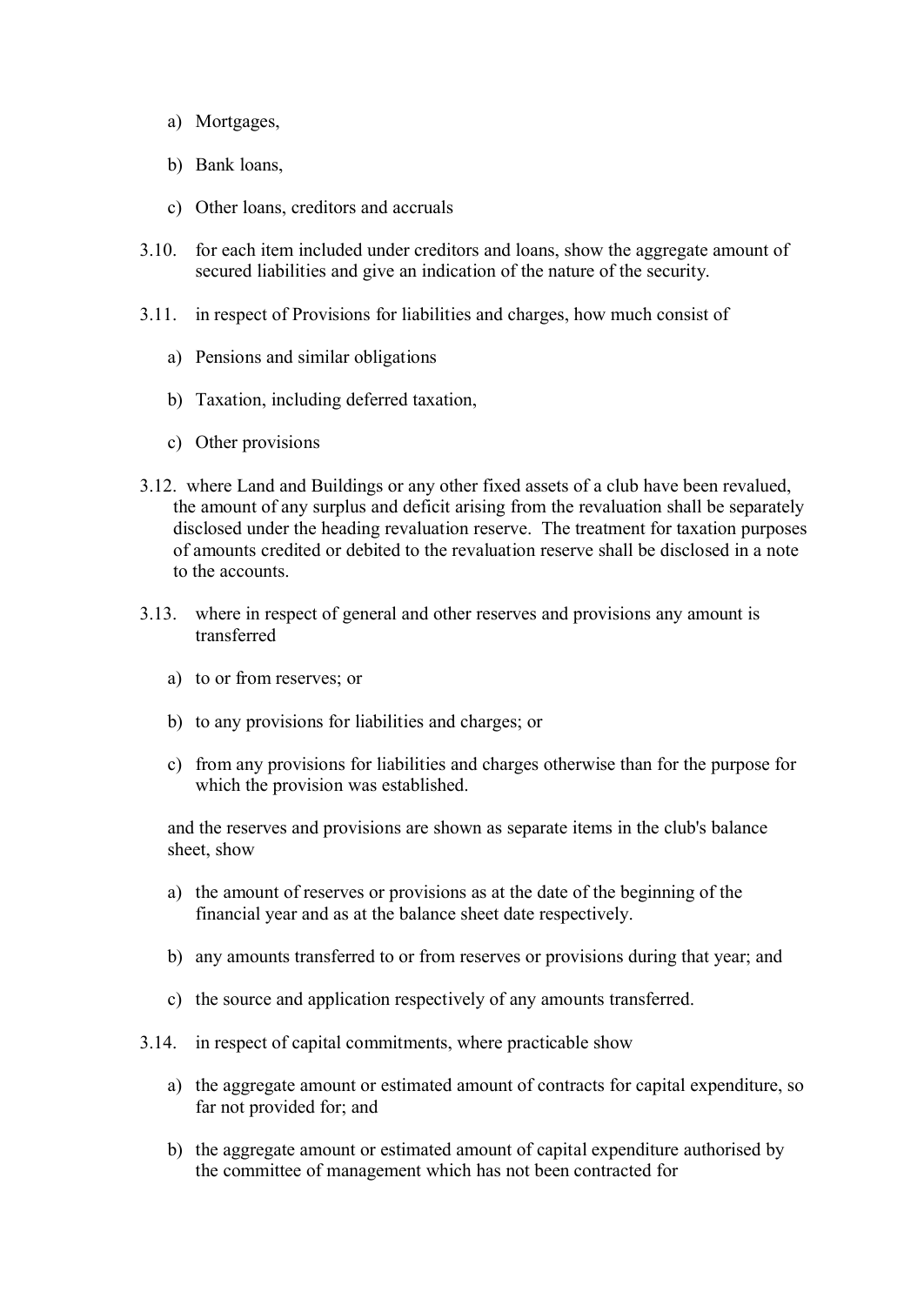- 3.15. in respect of contingent liabilities not provided for, show
	- a) the amount or estimated amount of the liability
	- b) the legal nature of the liability; and
	- c) whether any valuable security has been provided by the club in connection with that liability and if so, what.

#### **4. Revenue Account(s)**

The following particulars shall be stated by way of note on the Revenue Account(s) if not otherwise shown:

- 4.1. the method by which Turnover stated is arrived at.
- 4.2. the amount of Remuneration (including fees and expenses) paid to members of the Committee of Management.
- 4.3. the amount of staff (including Officers) salaries and wages.
- 4.4. the amount of Auditor's remuneration.
- 4.5. the amount of Depreciation.
- 4.6. the amount of Interest payable or similar charges, showing separately how much consists of
	- a) interest on bank loans, overdrafts, mortgages and other loans wholly repayable within five years,
	- b) interest on each class of members' loans and deposits,
	- c) interest on other loans and mortgages.
- 4.7. the basis on which the charges for Corporation Tax and Income Tax is computed.
- 4.8. in relation to Extraordinary items, extraordinary income, charges, the net of these two items and the tax on the net amount should be shown separately.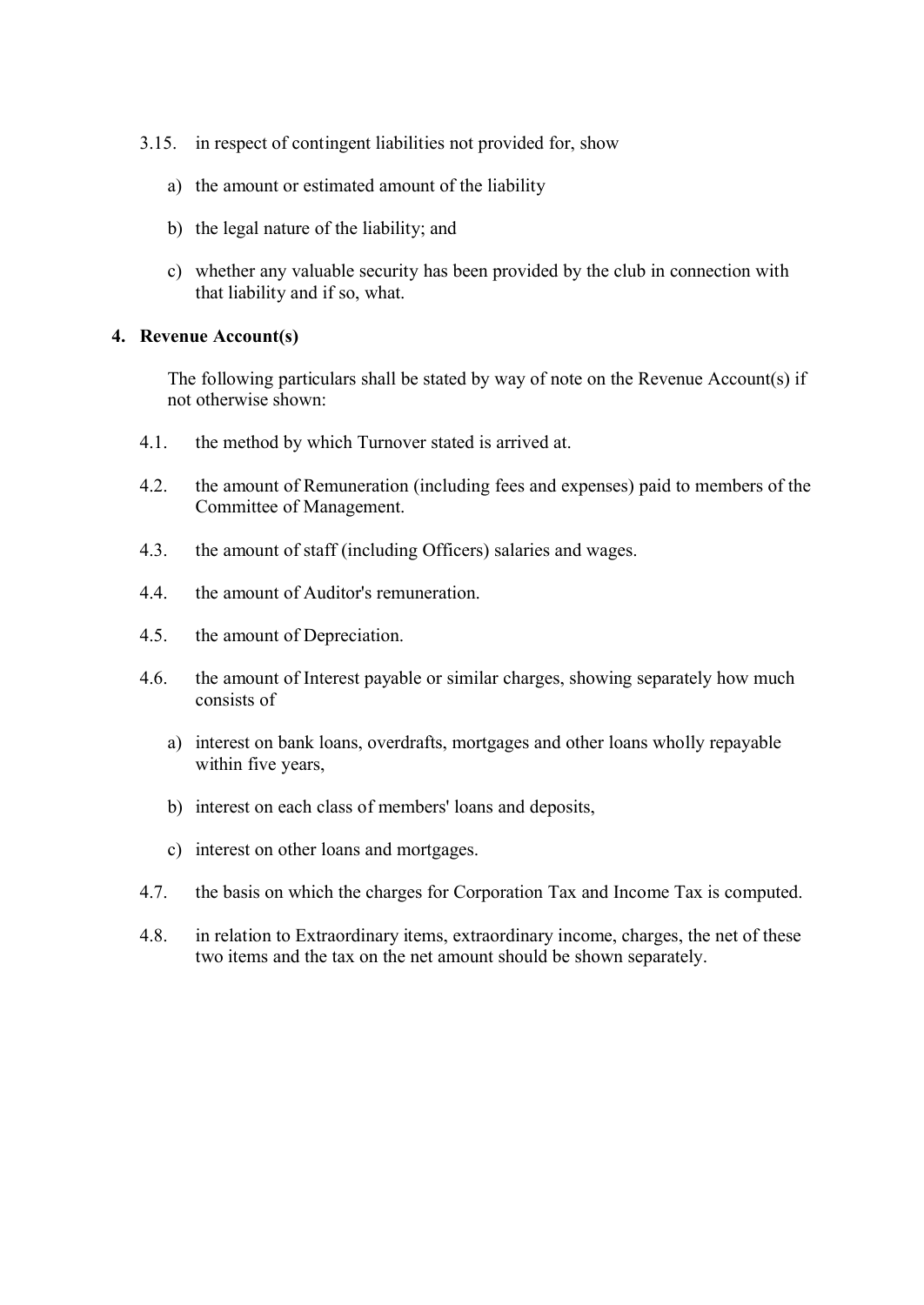Turnover

Cost of Sales

Operating and Administration Costs

Other income

Other charges

Surplus/or (deficit) on ordinary activities after taxation

Extraordinary items

Surplus/or (deficit) for the financial year

Transfer to (or from) reserves

Retained surplus/or (deficit) brought forward

Retained surplus/or (deficit) carried forward

*Notes a) See paragraphs 2.1 to 2.4 and 4.1 to 4.8 b) It may be considered appropriate to prepare separate Revenue Accounts for specific activities e.g. bar, entertainment etc*

\_\_\_\_\_\_\_\_\_\_\_\_\_\_\_\_\_\_\_\_\_\_\_\_\_\_\_\_\_\_\_\_\_\_\_\_\_\_\_\_\_\_\_\_\_\_\_\_\_\_\_\_\_\_\_\_\_\_\_\_\_\_\_\_\_\_\_\_\_\_\_